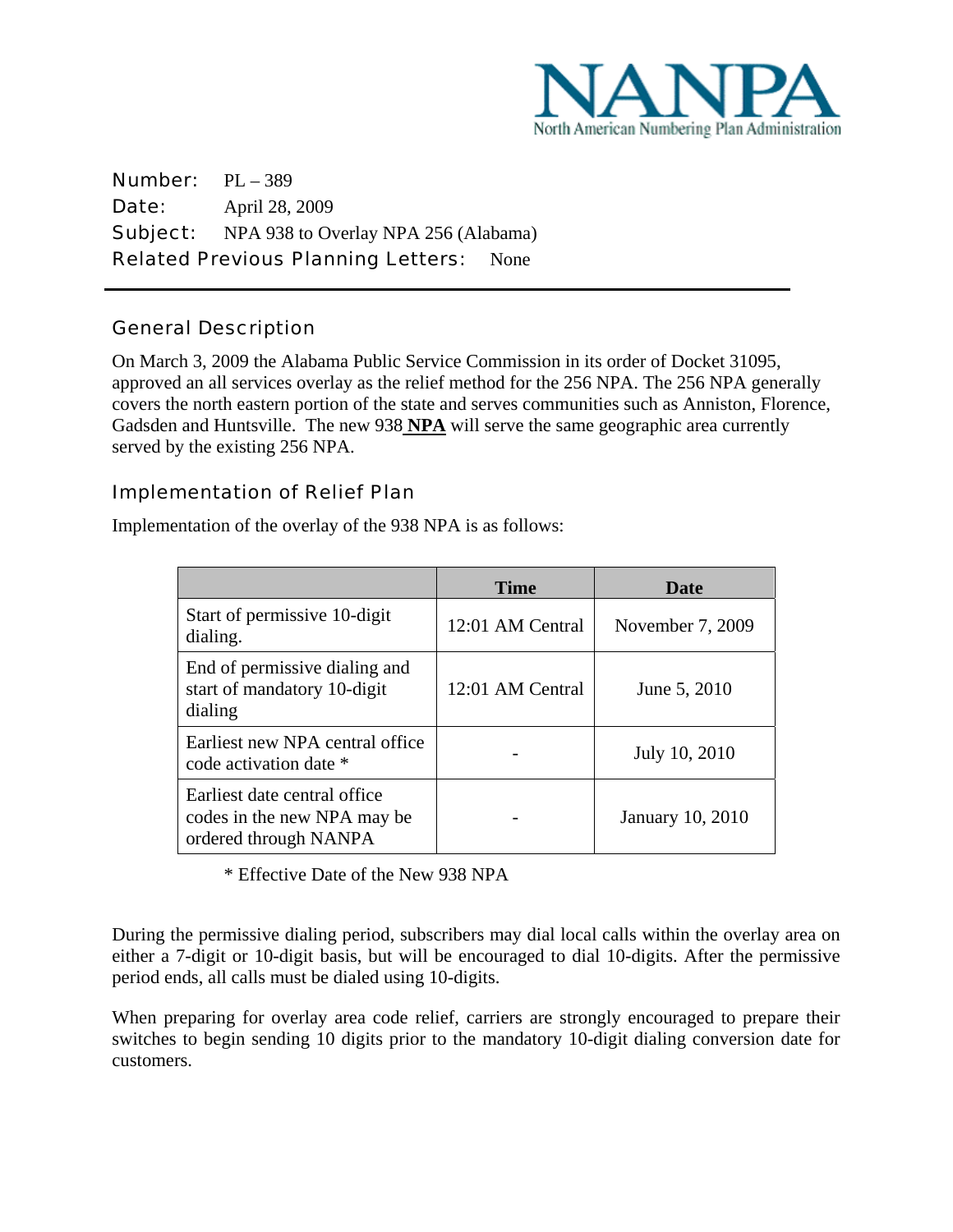### Central Office Code Listings and NPA Map

A rate center map of the 256/938 NPA overlay is attached. Since NXX information may change over time, please consult the NANPA website at www.nanpa.com , the Local Exchange Routing Guide (LERG) or the NXX Activity Guide (NNAG) for updated information. Information in the LERG and NNAG is available by license contract from Telcordia Routing Administration (TRA), at 732-699-6700.

## Dialing Plan

Coincident with the introduction of mandatory 10-digit dialing, the dialing plan for the 256 and 938 NPAs will be as follows:

| Type of call                                                  | Call terminating in | Dialing plan                          |
|---------------------------------------------------------------|---------------------|---------------------------------------|
| Local call                                                    | Home NPA (HNPA) or  | *10-digits (NPA-NXX-XXXX)             |
|                                                               | Foreign NPA (FNPA)  |                                       |
| Toll call                                                     | <b>HNPA or FNPA</b> | $1 + 10$ -digits $(1 + NPA-NXX-XXXX)$ |
| <b>Operator Services</b><br>Credit card, collect, third party | <b>HNPA or FNPA</b> | $0 + 10$ -digits $(0 + NPA-NXX-XXXX)$ |

\*1+10 digit permissible at service provider discretion

### Network Testing

All international and domestic carriers should ensure that the 938 NPA has been activated throughout their networks prior to July 10, 2010. The test numbers to verify the routing to the new NPA will be in service beginning April 10, 2010 through August 10, 2010. The test numbers to verify the routing to the 938 NPA are: 938-926-2222 for LATA 476 and 938-946- 4444 for LATA 477. A recorded announcement will indicate that the test call has been successfully completed.

### General Information

The information in this planning letter reflects detailed information about NPA relief activities. The information has been derived from commission orders and from industry implementation decisions. The implementation of the plan described in this letter is the responsibility of individual service providers, and NANPA does not guarantee that the activities and plans will occur exactly as described herein.

### Contact Information

General questions regarding the relief of the 256 NPA overlay should be directed to Wayne Milby, Senior NPA Relief Planner NANPA, on 804-795-5919. Questions of a technical nature should be directed to the NPA coordinator of the appropriate service provider.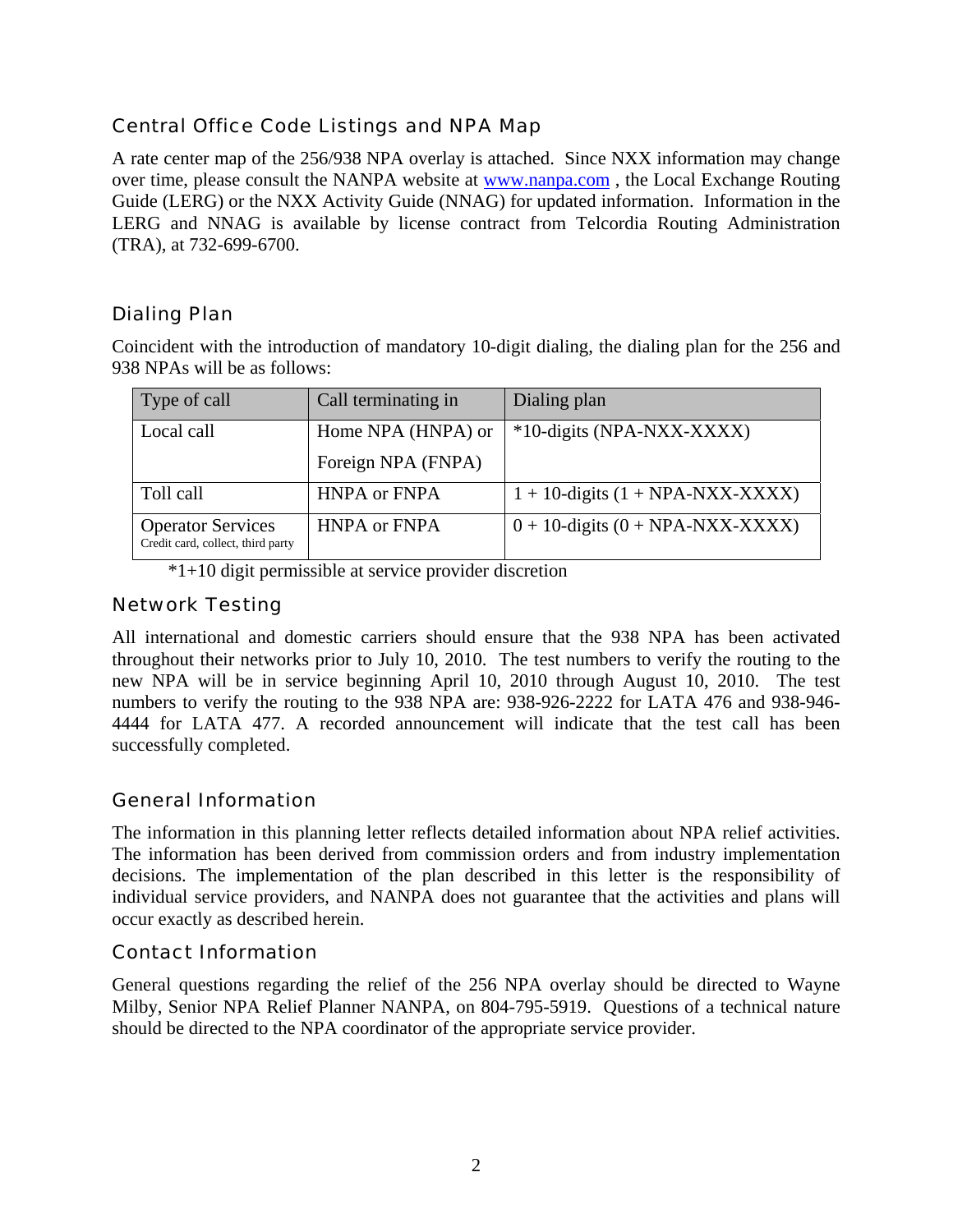Attached is a list of company and contact information that is provided to assist in the implementation of the relief plan described herein. Because this information is subject to change, NANPA cannot guarantee the completeness or the accuracy of the attached list.

## **NPA RELIEF**

#### **PROJECT COORDINATORS**

| <b>NAME</b>          | <b>COMPANY</b>                 | <b>TELEPHONE</b> | <b>EMAIL ID</b>                      |
|----------------------|--------------------------------|------------------|--------------------------------------|
| <b>Cliff Boswell</b> | <b>Alltel/Verizon Wireless</b> | 704-814-1875     | Clifford.boswell@verizonwireless.com |
| Ray Widner           | Ardmore Telephone              | 256-423-5125     | rwidner@ardmore.net                  |
| George Guerra        | AT&T                           | 408-493-8507     | Gg2395@att.com                       |
| Ken Hartman          | AT&T                           | 404-927-8670     | Kh0376@att.com                       |
| <b>Stacy Koch</b>    | AT&T Mobility                  | 989-674-2187     | Sk6904@att.com                       |
| Casey                | Bandwidth.com                  | 312-646-0011     | caseyw@bandwidth.com                 |
| Wojciechowski        |                                |                  |                                      |
| Nichole Trimble      | Cavalier Telephone             | 804-422-4959     | ntrimble@cavtel.com                  |
| Cheryl Roach         | CenturyTel                     | 318-388-9476     | Cheryl.roach@centurytel.com          |
| <b>Holly Kuester</b> | <b>Charter Communications</b>  | 314-288-3353     | Holly.kuester@chartercom.com         |
| Adilia Aguilar       | <b>Clear Talk</b>              | 310-798-7110     | adilia@cleartalk.net                 |
| Kimberly Swenson     | Comcast                        | 720-267-8287     | Kimberly swenson@cable.comcast.com   |
| Alan Jones           | <b>Corr Wireless</b>           | 256-507-0000     | ajones@corrwireless.com              |
| Jamie Sharpe         | Deltacom                       | 256-241-3734     | numberadmin@deltacom.com             |
| Christopher          | Farmers                        | 256-638-2144     | ctownson@staff.farmerstel.com        |
| Townson              | <b>Telecommunications Coop</b> |                  |                                      |
| <b>Tim Jones</b>     | <b>MPW Paging</b>              | 770-834-9802     | t.jones@mpwpaging.net                |
| Peggy Bailey         | National Telephone             | 318-322-0015     | peggyb@tec.com                       |
| Lera Roark           | National telephone             | 318-322-0015     | lerar@tec.com                        |
| Ruchi Katwala        | Neutral Tandem                 | 312-384-8012     | rkatwala@neutraltandem.com           |
| Michelle Bowyer      | <b>NuVox</b>                   | 864-672-5333     | mbowyer@nuvox.com                    |
| Phil Thrower         | Otelco Telephone               | 256-586-1627     | pthrower@otelcotel.com               |
| Bea McKoy            | <b>PAETEC Communications</b>   | 704-319-1351     | Beatrice.mckoy@paetec.com            |
| Dana Brinnich        | <b>Owest Communications</b>    | 303-707-6810     | Dana.Brinnich@qwest.com              |
| (Primary Contact)    | Corporation (QCC)              |                  |                                      |
| <b>Bruce Bennett</b> | <b>Qwest Communications</b>    | 303-707-7013     | Bruce.Bennett@qwest.com              |
| (Secondary Contact)  | Corporation (QCC)              |                  |                                      |
| Shaunna Forshee      | <b>Sprint Nextel</b>           | 913-762-4237     | shaunna.l.forshee@sprint.com         |
| (Primary Contact)    |                                |                  |                                      |
| Karen Riepenkroger   | <b>Sprint Nextel</b>           | 913-762-4088     | Karen.S.Riepenkroger@sprint.com      |
| (Secondary Contact)  |                                |                  |                                      |
| Anne Chism           | <b>TDS</b> Telecom             | 608-664-4680     | Anne.chism@tdetelecom.com            |
| Paul Nejedlo         | TDS Telecom                    | 608-664-4659     | Paul.nejedlo@tdstelecom.com          |
| Natalie McNamer      | T-Mobile                       | 630-960-8155     | Natalie.mcnamer@t-mobile.com         |
| Dana Crandall        | Verizon Wireless               | 682-831-3364     | Dana.Crandall@VerizonWireless.com    |
| <b>Elaine Deese</b>  | Windstream                     | 704-845-7290     | Elaine.deese@windstream.com          |
| (Primary Contact)    |                                |                  |                                      |
| Paula Hustead        | Windstream                     | 704-845-7489     | paula.hustead@windstream.com         |
| (Secondary Contact)  |                                |                  |                                      |
| Amy Freund           | <b>YMAX Communications</b>     | 215-538-7066     | Amy.freund@ymaxcorp.com              |